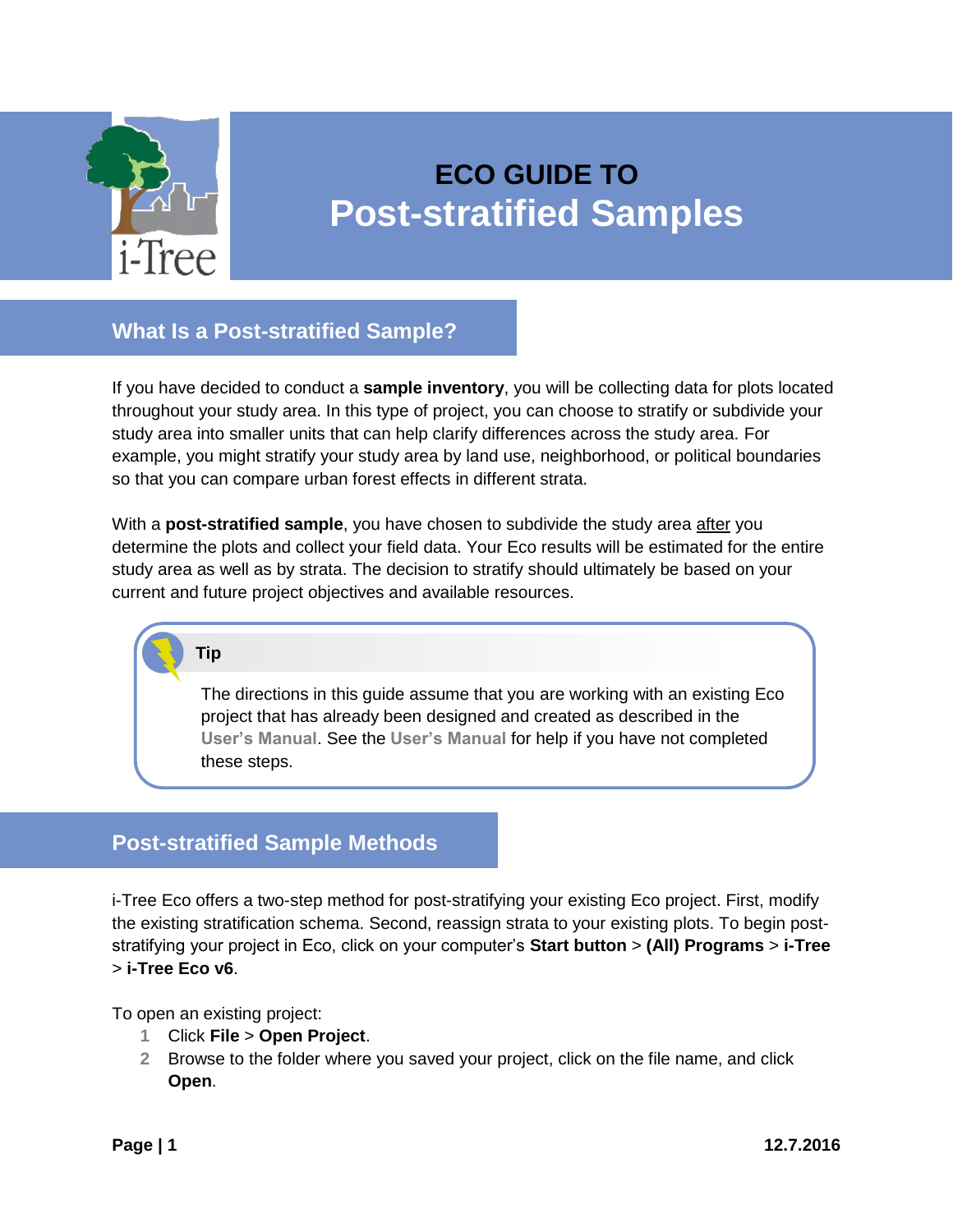**Tip**

Before you begin modifying your project for post-stratification, we recommend that you save a copy of your original project. Saving a master copy allows you to go back and view your original results, as well as explore several different post-stratification options.

## **Modifying Stratification**

The **User Defined** and **Project & Strata Area** functions in the **Project Configuration** tab of Eco can both be used to modify your existing stratification schema.

# **Tip**

If you have already sent your data to the server and retrieved your results, the **Project Configuration** tab will be in View-only mode. Switch to Editing mode by clicking on the **Editing Mode** function. You will then be able to modify your stratification.

- **1** Click on the **User Defined** or **Project & Strata Area** function in the **Project Configuration** tab.
- **2** Use the **New** tool in the **Actions** group to create a new stratum.
- **3** For each stratum that you create, enter a brief description, abbreviation, and area in the table.
- **4** When you are satisfied with your strata, click **OK** in the top right-hand corner of the action panel. This will save the edits that you have made to the table.
- **5** Click **Cancel** if you decide to revert to all of the previous values, whether default values or those that you had previously entered manually.

### **Caution**

Strata that have existing plots cannot be deleted from the **User Defined** or **Project & Strata Area** tables. All plots in a stratum must be reassigned to a different stratum before a stratum can be deleted.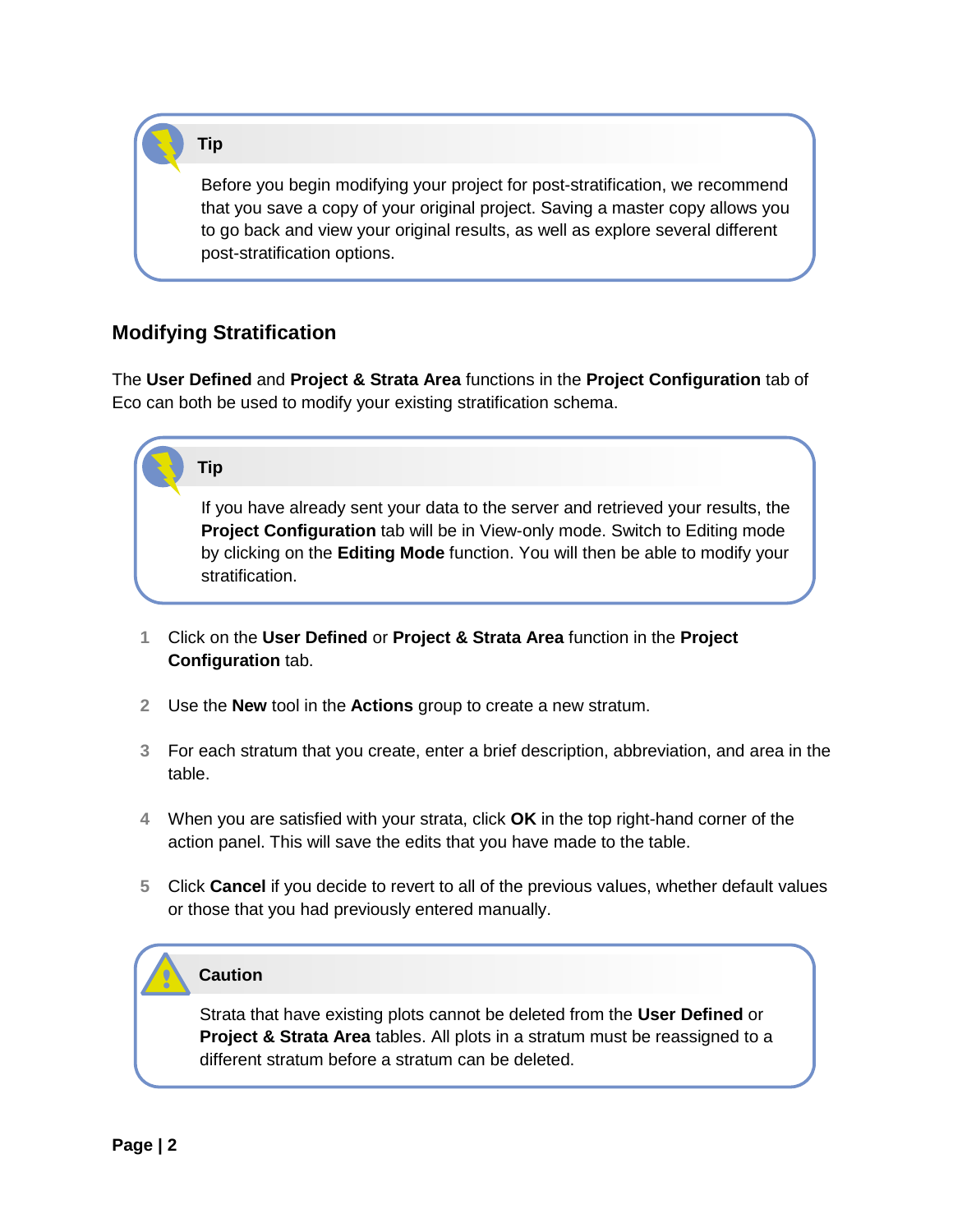## **Reassigning Strata**

After you modify your existing stratification schema to include all of the strata that you want for post-stratification, you need to reassign the strata of your existing plots.

#### **Tip**

If you have already sent your data to the server and retrieved your results, the **Data** tab will be in View-only mode. Switch to Editing mode by clicking on the **Editing Mode** function. You will then be able to modify your plot data.

To reassign strata for existing plots:

- **1** Click on the **Data** tab.
- **2** Click on the **Plots** function. The upper table seen in the action panel to the right is where you can enter or edit the plot data that you collected in the field.
- **3** In the table, click in the "Strata" box in the row of the plot that you would like to edit.
- **4** Reassign the strata of the plot by typing the strata name in the box or choosing the strata from the drop-down list.
- **5** Use the **up and down arrows** on the keyboard to move from top to bottom between records.

(**Note:** Using the arrows on the keyboard is especially helpful if you are reassigning strata for many or all of your plots.)

Once you have reassigned the strata of your existing plots, you will be able to delete strata from the tables in **Project Configuration** > **User Defined** or **Project & Strata Area** if they no longer have existing plots.

# **Running the Eco Model**

After you have modified your stratification schema and reassigned the strata of your existing plots, you will need to run the Eco model again. Running the Eco model is a two-step process that is necessary in order to view your reports or use Forecast. The first step is to send your data to the i-Tree server where the Eco model will be run. The second step is to retrieve your results from the server.